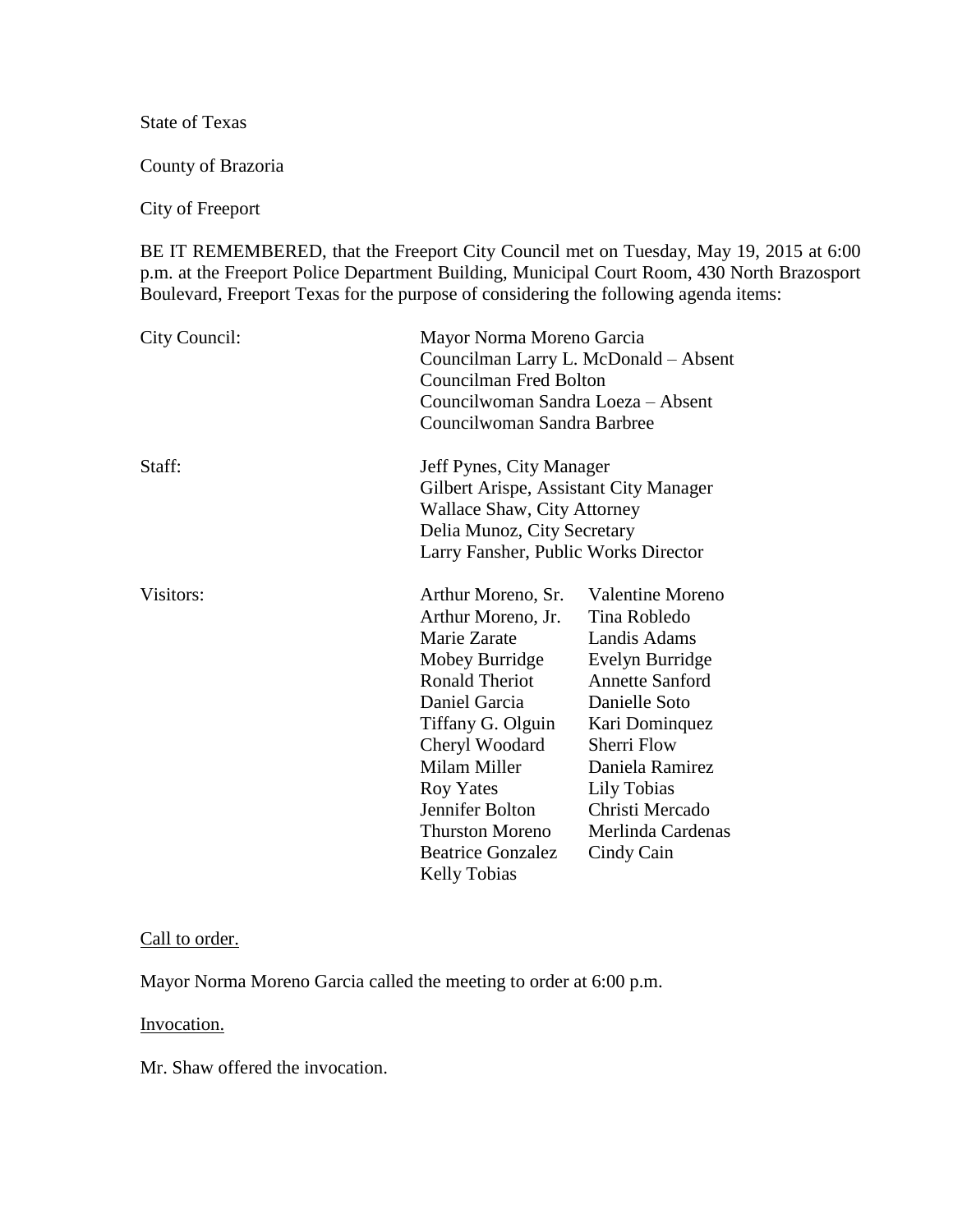### Pledge of Allegiance.

Lily Tobias led the Pledge of Allegiance.

## Consideration of approving the May 4, 2015 Council Minutes.

On a motion by Councilwoman Barbree, seconded by Councilman Bolton, with all present voting "Aye", Council unanimously approved the May 4, 2015 Council Minutes.

## Attending citizens and their business.

There were none.

Consideration of approving Ordinance No. 2015-2088 canvassing the returns and declaring the results of the 2015 General Annual Election for the City of Freeport.

On a motion by Councilwoman Barbree, seconded by Councilman Bolton, with all present voting "Aye", Council unanimously approved Ordinance No. 2015-2088 canvassing the returns and declaring the results of the 2015 General Annual Election for the City of Freeport .

Administer Oath of Office to the re-election of Mayor Norma Moreno Garcia and the reelection of Councilwoman Sandra Barbree for Ward D and re-election of Councilman Fred Bolton for Ward B.

Milam Miller Justice of the Peace, Precinct l, Place 2 administered the Oath of Office to the elected Mayor Norma Moreno Garcia, Fred Bolton for Ward B and Sandra Barbree for Ward D.

### Consideration of selecting a Mayor Pro Tem.

On a motion by Councilman Bolton, seconded by Mayor Norma M. Garcia, with all present voting "Aye", Council unanimously approved Councilwoman Sandra Barbree as Mayor Pro Tem for the City of Freeport.

Work Session:

# Update on current terms and /or expired Boards and Commissions.

Mayor Norma M. Garcia instructed City Secretary Delia Munoz to advertise in the local newspaper for volunteers who are interested in serving on the Boards or/and Commissions of the City of Freeport.